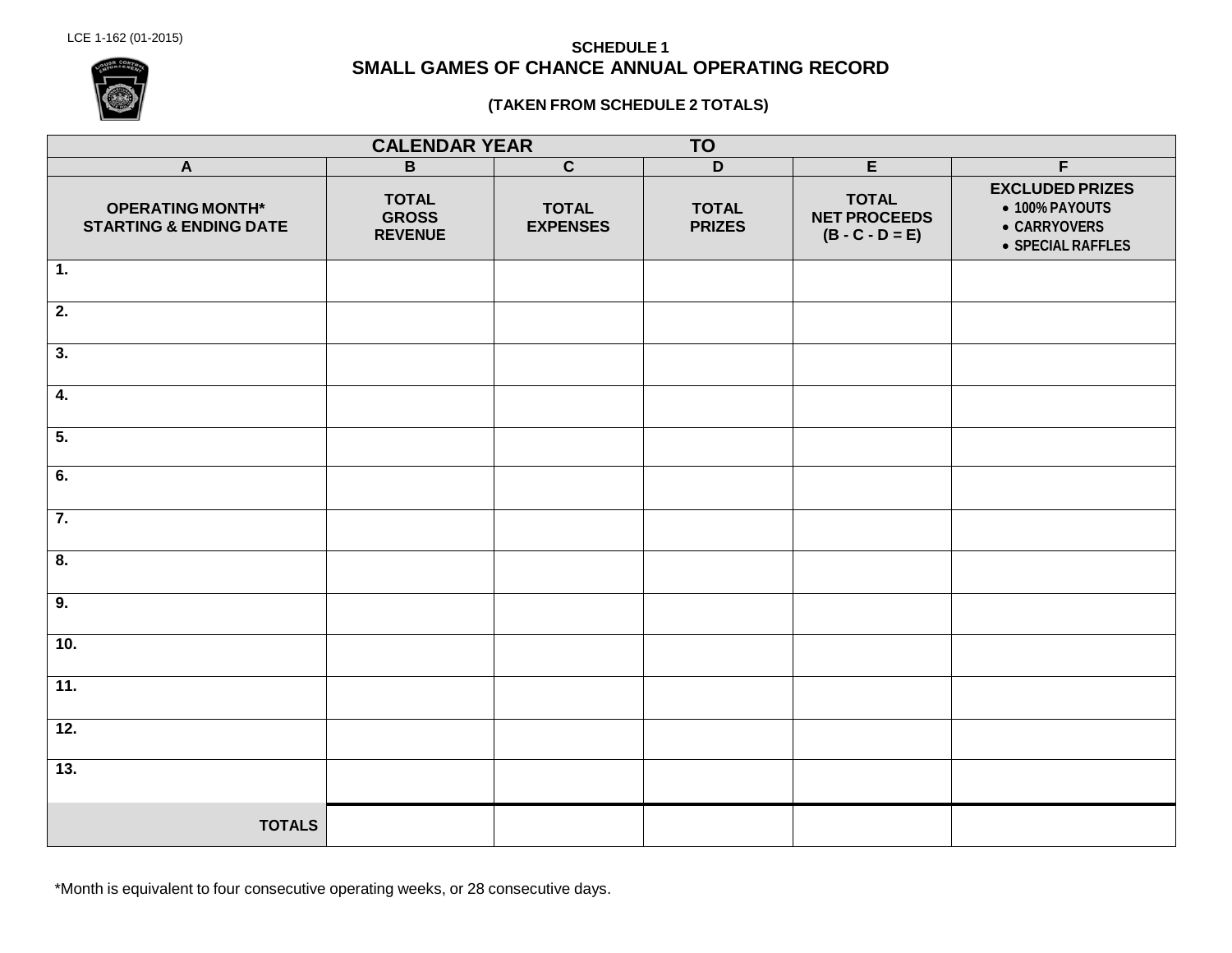

## **SCHEDULE 2 SMALL GAMES OF CHANCE WEEKLY OPERATING RECORD (7-DAY PERIOD)**

**FROM:** \_ **TO:** 

|                                | $\mathbf{A}$                           | $\mathbf B$                                    | $\mathbf{C}$                                                                  | D                             | E                                                        | F                                                                             |
|--------------------------------|----------------------------------------|------------------------------------------------|-------------------------------------------------------------------------------|-------------------------------|----------------------------------------------------------|-------------------------------------------------------------------------------|
|                                | <b>OPERATING WEEK</b>                  | <b>TOTAL</b><br><b>GROSS</b><br><b>REVENUE</b> | <b>TOTAL EXPENSES</b><br>• COST OF GAMES<br>● COST TO OPERATE<br><b>GAMES</b> | <b>TOTAL</b><br><b>PRIZES</b> | <b>TOTAL</b><br><b>NET PROCEEDS</b><br>$(B - C - D = E)$ | <b>EXCLUDED PRIZES</b><br>• 100% PAYOUTS<br>• CARRYOVERS<br>• SPECIAL RAFFLES |
| 1 <sup>ST</sup><br><b>WEEK</b> | <b>START DATE:</b><br><b>END DATE:</b> |                                                |                                                                               |                               |                                                          |                                                                               |
| $2^{ND}$<br><b>WEEK</b>        | <b>START DATE:</b><br><b>END DATE:</b> |                                                |                                                                               |                               |                                                          |                                                                               |
| 3 <sup>RD</sup><br><b>WEEK</b> | <b>START DATE:</b><br><b>END DATE:</b> |                                                |                                                                               |                               |                                                          |                                                                               |
| 4 <sup>TH</sup><br><b>WEEK</b> | <b>START DATE:</b><br><b>END DATE:</b> |                                                |                                                                               |                               |                                                          |                                                                               |
|                                | <b>TOTALS</b>                          |                                                |                                                                               |                               |                                                          |                                                                               |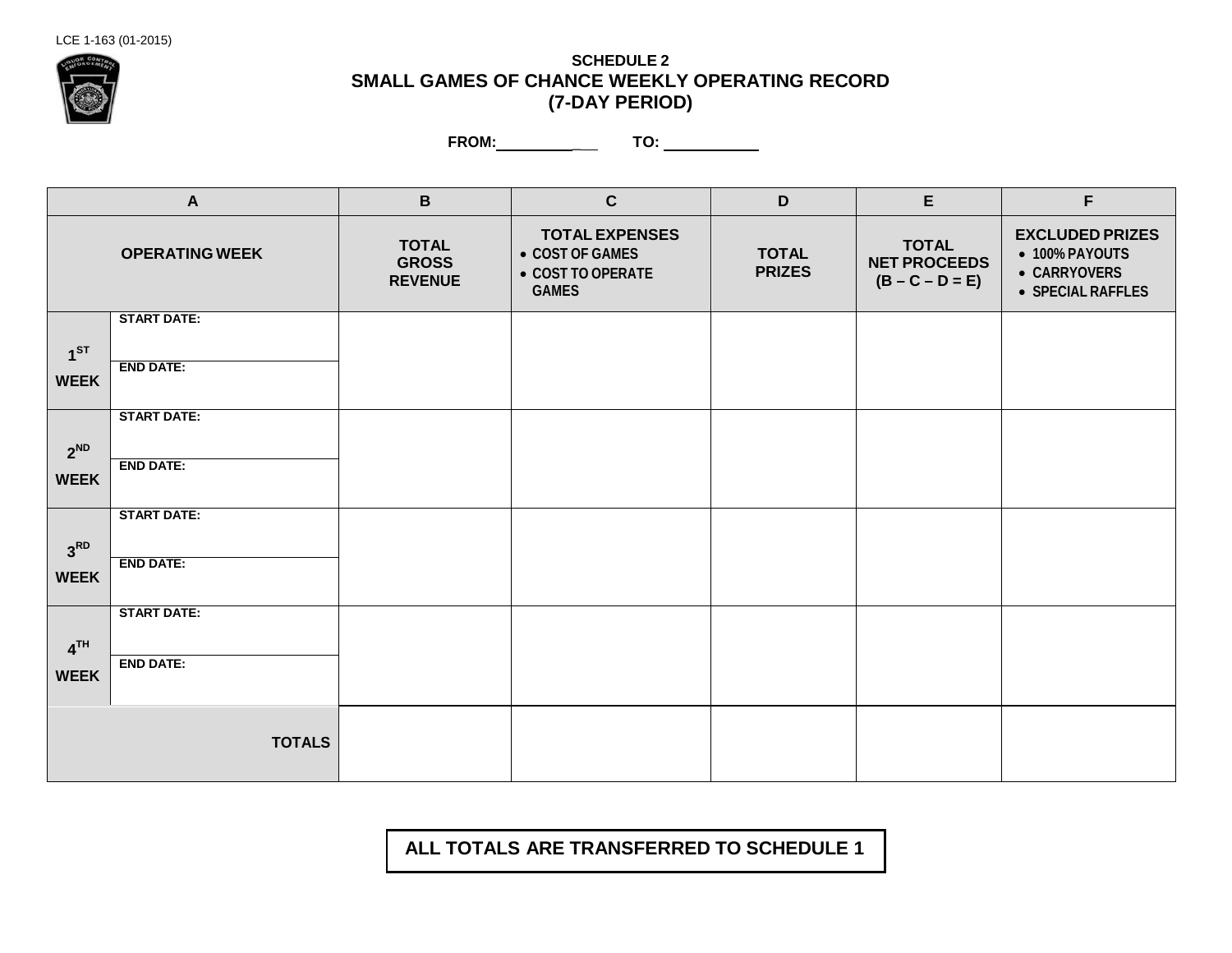

## LCE 1-164 (01-2015) **SCHEDULE 2-A PULL-TAB AND PUNCHBOARD WEEKLY OPERATING RECORD (7-DAY PERIOD)**

**FROM: \_ TO: \_**

| $\mathsf{A}$        | $\, {\bf B}$               | $\mathbf c$                                                         | $\mathsf D$                                      | $\mathsf E$                                    |
|---------------------|----------------------------|---------------------------------------------------------------------|--------------------------------------------------|------------------------------------------------|
| <b>7-DAY PERIOD</b> | <b>TOTAL GROSS REVENUE</b> | <b>TOTAL EXPENSES</b><br>• COST OF GAMES<br>• COST TO OPERATE GAMES | <b>TOTAL PRIZES</b><br>(CASH AND/OR MERCHANDISE) | <b>TOTAL NET PROCEEDS</b><br>$(B - C - D = E)$ |
| $1ST$ DAY           |                            |                                                                     |                                                  |                                                |
| $2^{ND}$ DAY        |                            |                                                                     |                                                  |                                                |
| $3RD$ DAY           |                            |                                                                     |                                                  |                                                |
| $4th$ DAY           |                            |                                                                     |                                                  |                                                |
| $5TH$ DAY           |                            |                                                                     |                                                  |                                                |
| $6IH$ DAY           |                            |                                                                     |                                                  |                                                |
| 7 <sup>IH</sup> DAY |                            |                                                                     |                                                  |                                                |
| <b>TOTALS</b>       |                            |                                                                     |                                                  |                                                |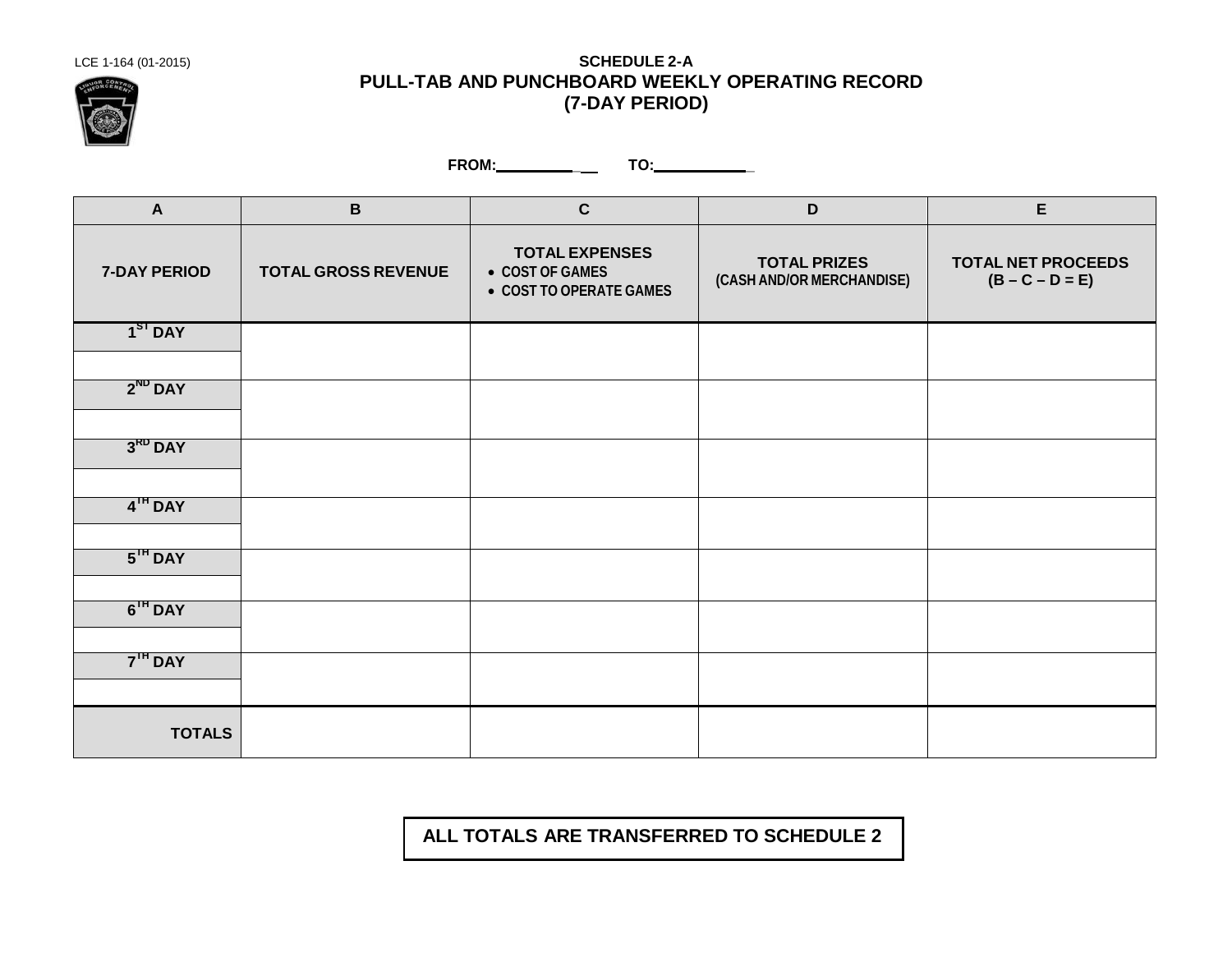

#### LCE 1-165 (01-2015) **SCHEDULE 2-B REGULAR RAFFLE / \*SPECIAL RAFFLE**

#### **COLUMN B ("START DATE OF SALES") MUST BE RECORDED IN ADVANCE. THE REMAINING COLUMNS ARE TO BE COMPLETED AFTER THE RAFFLE IS HELD.**

| $\mathbf{A}$          | B                             | $\mathbf{C}$                     | D                                | E.                                                | F.                                                         | G                               | H                   | ш                                                 | J                                                 |
|-----------------------|-------------------------------|----------------------------------|----------------------------------|---------------------------------------------------|------------------------------------------------------------|---------------------------------|---------------------|---------------------------------------------------|---------------------------------------------------|
| <b>NAME OF RAFFLE</b> | <b>START DATE</b><br>OF SALES | <b>DATE OF</b><br><b>DRAWING</b> | <b>COST PER</b><br><b>CHANCE</b> | <b>NUMBER OF</b><br><b>CHANCES</b><br><b>SOLD</b> | <b>TOTAL GROSS</b><br><b>REVENUE</b><br>$(D \times E = F)$ | <b>TOTAL</b><br><b>EXPENSES</b> | <b>TOTAL PRIZES</b> | TOTAL NET<br><b>PROCEEDS</b><br>$(F - G - H = I)$ | *SPECIAL<br><b>RAFFLE PERMIT</b><br><b>NUMBER</b> |
|                       |                               |                                  |                                  |                                                   |                                                            |                                 |                     |                                                   |                                                   |
|                       |                               |                                  |                                  |                                                   |                                                            |                                 |                     |                                                   |                                                   |
|                       |                               |                                  |                                  |                                                   |                                                            |                                 |                     |                                                   |                                                   |
|                       |                               |                                  |                                  |                                                   |                                                            |                                 |                     |                                                   |                                                   |
|                       |                               |                                  |                                  |                                                   |                                                            |                                 |                     |                                                   |                                                   |
|                       |                               |                                  |                                  |                                                   |                                                            |                                 |                     |                                                   |                                                   |
|                       |                               |                                  |                                  |                                                   |                                                            |                                 |                     |                                                   |                                                   |
|                       |                               |                                  |                                  |                                                   |                                                            |                                 |                     |                                                   |                                                   |
|                       |                               |                                  |                                  |                                                   |                                                            |                                 |                     |                                                   |                                                   |
|                       |                               |                                  |                                  | <b>TOTALS</b>                                     |                                                            |                                 |                     |                                                   |                                                   |

**\*SPECIAL RAFFLES ARE LIMITED TO \$150,000.00 / \$250,000.00 IN PRIZES PER CALENDAR YEAR \*\*\*\*\* LIST ALL INDIVIDUAL PRIZES AND THEIR VALUE ON THE REVERSE SIDE OF THIS SCHEDULE. \*\*\*\*\* ALL TOTALS ARE TRANSFERRED TO SCHEDULE 2**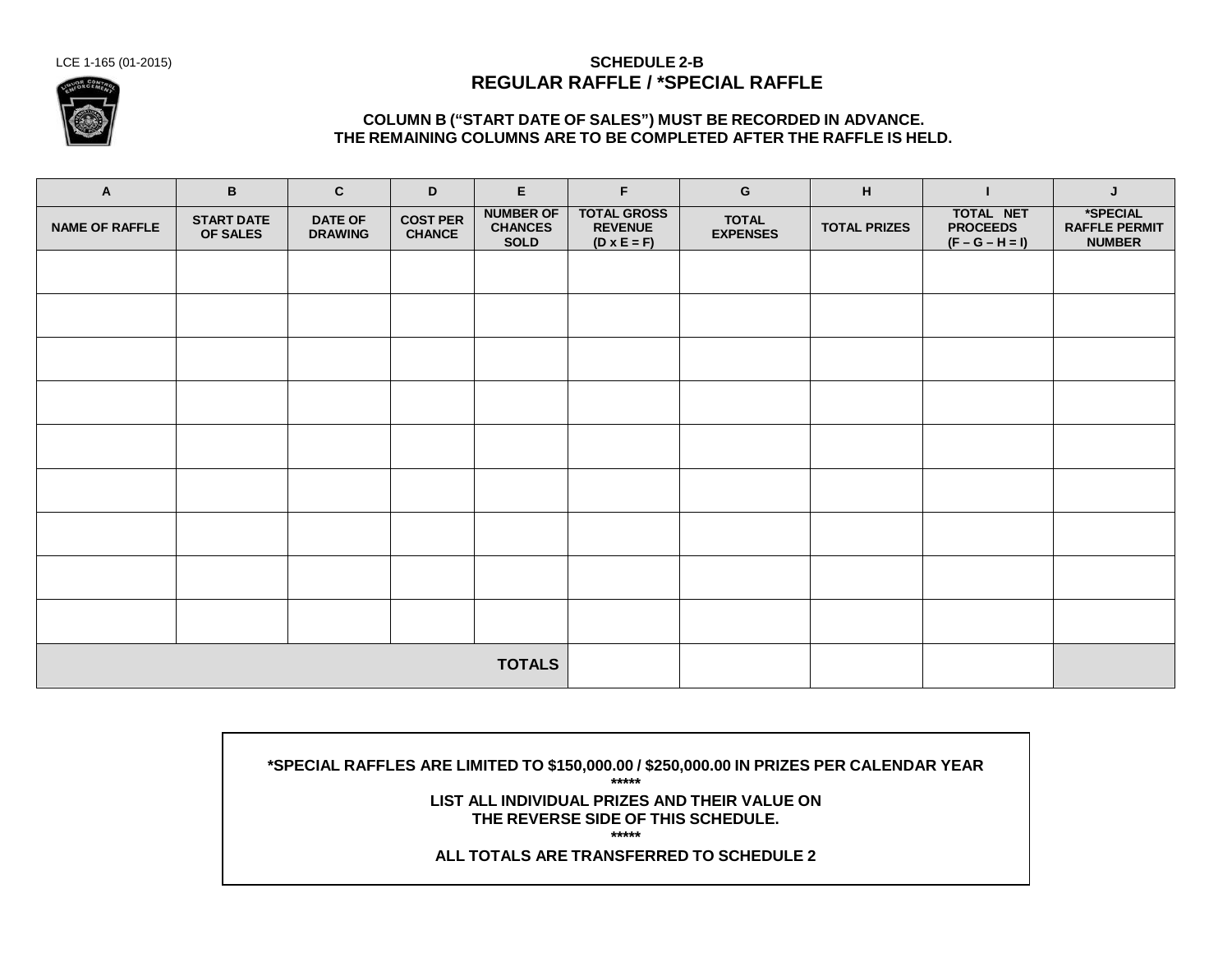

## **SCHEDULE 2-C DAILY / WEEKLY DRAWINGS**

|                                  |                                |                                                   | <b>OPERATING WEEK FROM:_</b>                         |                               | $TO:$ ___       |           |            |           |   |  |                                                         |  |                        |
|----------------------------------|--------------------------------|---------------------------------------------------|------------------------------------------------------|-------------------------------|-----------------|-----------|------------|-----------|---|--|---------------------------------------------------------|--|------------------------|
| $\mathbf{A}$                     | $\mathbf{B}$                   | $\mathbf{C}$                                      | $\mathsf D$                                          | E                             | F               |           | ${\bf G}$  |           | H |  |                                                         |  |                        |
| <b>DATE OF</b><br><b>DRAWING</b> | <b>COST PER</b><br><b>PLAY</b> | <b>NUMBER OF</b><br><b>CHANCES</b><br><b>SOLD</b> | <b>TOTAL GROSS</b><br><b>REVENUE (B</b><br>$x C = D$ | <b>TOTAL</b><br><b>PRIZES</b> | 100%<br>PAYOUT? |           |            |           |   |  | <b>DID PRIZE</b><br><b>INCLUDE</b><br><b>CARRYOVER?</b> |  | <b>DATE CARRIED TO</b> |
|                                  |                                |                                                   |                                                      |                               | $-$ YES         | <b>NO</b> | <b>YES</b> | <b>NO</b> |   |  |                                                         |  |                        |
|                                  |                                |                                                   |                                                      |                               | $-$ YES         | <b>NO</b> | <b>YES</b> | <b>NO</b> |   |  |                                                         |  |                        |
|                                  |                                |                                                   |                                                      |                               | $-$ YES         | <b>NO</b> | <b>YES</b> | <b>NO</b> |   |  |                                                         |  |                        |
|                                  |                                |                                                   |                                                      |                               | $-$ YES         | <b>NO</b> | <b>YES</b> | <b>NO</b> |   |  |                                                         |  |                        |
|                                  |                                |                                                   |                                                      |                               | $-$ YES         | <b>NO</b> | <b>YES</b> | <b>NO</b> |   |  |                                                         |  |                        |
|                                  |                                |                                                   |                                                      |                               | $-$ YES         | <b>NO</b> | <b>YES</b> | <b>NO</b> |   |  |                                                         |  |                        |
|                                  |                                |                                                   |                                                      |                               | $-$ YES         | <b>NO</b> | <b>YES</b> | <b>NO</b> |   |  |                                                         |  |                        |
|                                  |                                |                                                   |                                                      |                               | $-$ YES         | <b>NO</b> | <b>YES</b> | <b>NO</b> |   |  |                                                         |  |                        |
|                                  |                                |                                                   |                                                      |                               | $-$ YES         | <b>NO</b> | <b>YES</b> | <b>NO</b> |   |  |                                                         |  |                        |
|                                  |                                |                                                   |                                                      |                               | $-$ YES         | <b>NO</b> | <b>YES</b> | <b>NO</b> |   |  |                                                         |  |                        |
|                                  |                                |                                                   |                                                      |                               | $-$ YES         | <b>NO</b> | <b>YES</b> | <b>NO</b> |   |  |                                                         |  |                        |
|                                  |                                |                                                   |                                                      |                               | $-$ YES         | <b>NO</b> | <b>YES</b> | <b>NO</b> |   |  |                                                         |  |                        |
|                                  |                                | <b>TOTALS</b>                                     |                                                      |                               |                 |           |            |           |   |  |                                                         |  |                        |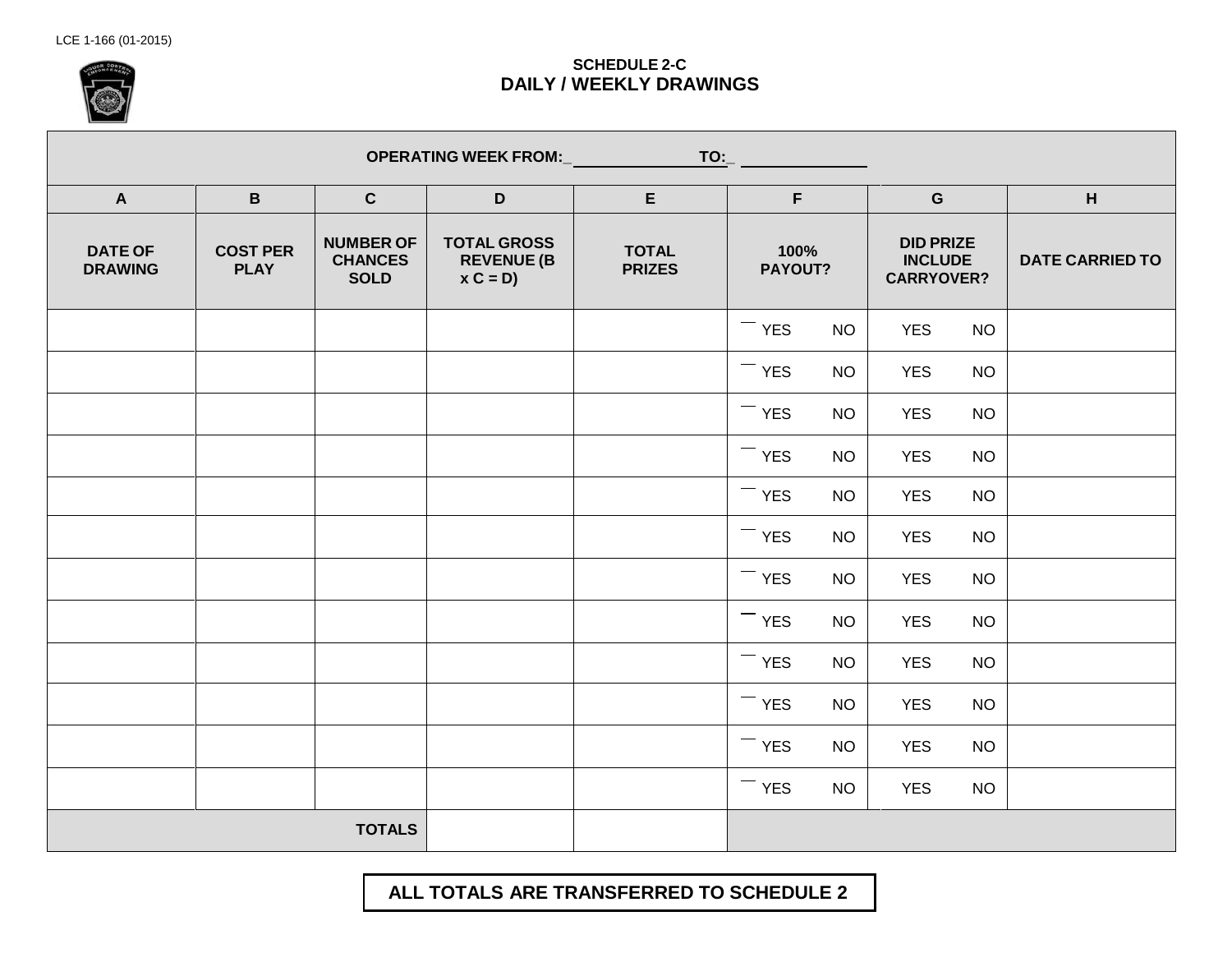

### **SCHEDULE 2-D 50/50 DRAWING WEEKLY OPERATING RECORD (7-DAY PERIOD)**

**FROM: \_ TO: \_**

| $\mathbf{A}$  | $\, {\bf B}$               | $\mathbf{C}$                                                        | $\mathbf D$         | E                                              |
|---------------|----------------------------|---------------------------------------------------------------------|---------------------|------------------------------------------------|
| 7-DAY PERIOD  | <b>TOTAL GROSS REVENUE</b> | <b>TOTAL EXPENSES</b><br>• COST OF GAMES<br>• COST TO OPERATE GAMES | <b>TOTAL PRIZES</b> | <b>TOTAL NET PROCEEDS</b><br>$(B - C - D = E)$ |
| $1ST$ DAY     |                            |                                                                     |                     |                                                |
|               |                            |                                                                     |                     |                                                |
| $2^{ND}$ DAY  |                            |                                                                     |                     |                                                |
|               |                            |                                                                     |                     |                                                |
| $3RD$ DAY     |                            |                                                                     |                     |                                                |
|               |                            |                                                                     |                     |                                                |
| $4TH$ DAY     |                            |                                                                     |                     |                                                |
| $5TH$ DAY     |                            |                                                                     |                     |                                                |
|               |                            |                                                                     |                     |                                                |
| $6TH$ DAY     |                            |                                                                     |                     |                                                |
| $7TH$ DAY     |                            |                                                                     |                     |                                                |
|               |                            |                                                                     |                     |                                                |
| <b>TOTALS</b> |                            |                                                                     |                     |                                                |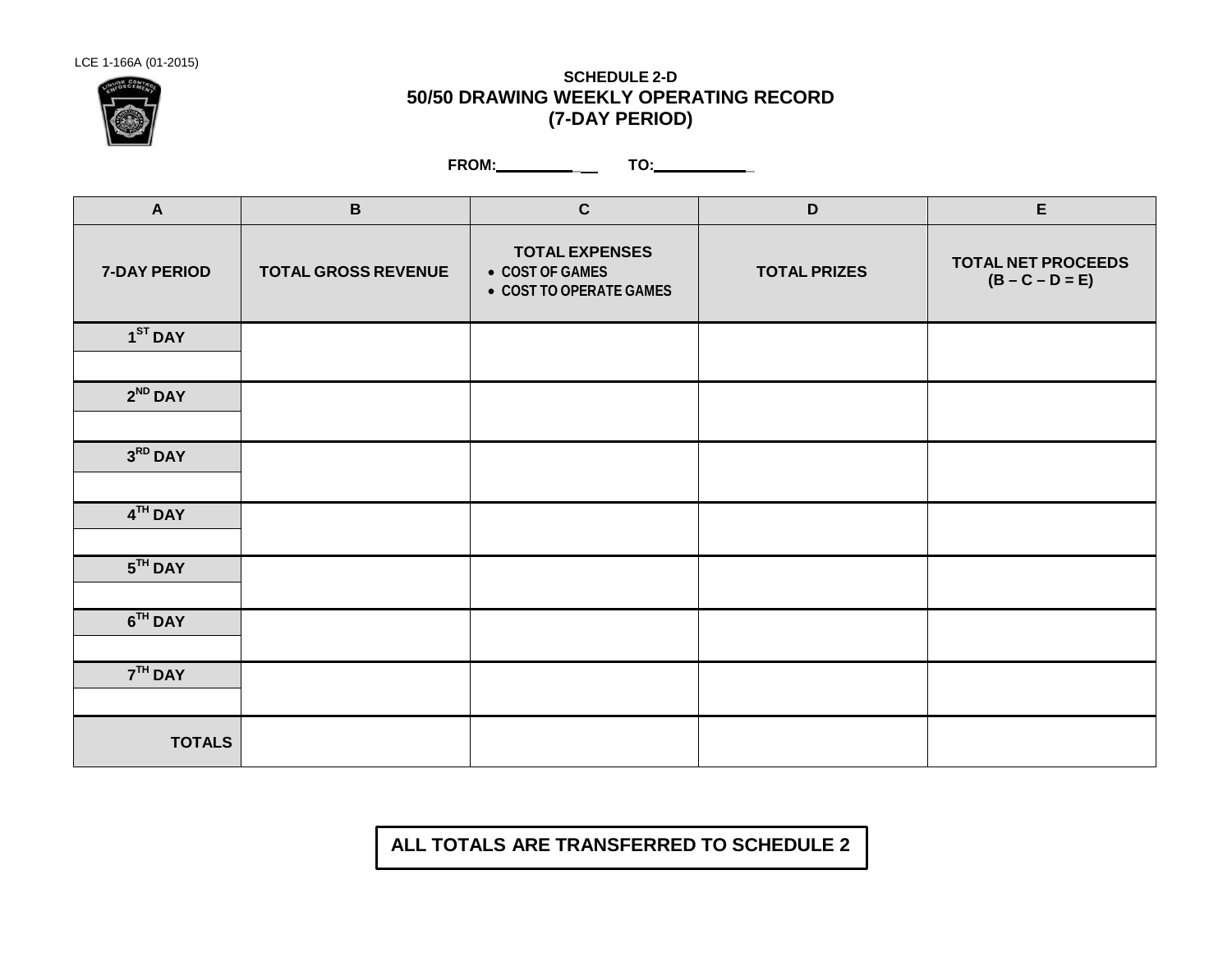

# LCE 1-166B (01-2015) **SCHEDULE 2-E POOL WEEKLY OPERATING RECORD (7-DAY PERIOD)**

**FROM: \_ TO: \_**

| $\boldsymbol{\mathsf{A}}$ | $\, {\bf B}$               | $\mathbf C$                   |
|---------------------------|----------------------------|-------------------------------|
| 7-DAY PERIOD              | <b>TOTAL GROSS REVENUE</b> | <b>TOTAL PRIZES</b><br>(100%) |
| $1ST$ DAY                 |                            |                               |
| $2^{ND}$ DAY              |                            |                               |
| $3RD$ DAY                 |                            |                               |
| $4TH$ DAY                 |                            |                               |
| $5TH$ DAY                 |                            |                               |
| $6TH$ DAY                 |                            |                               |
| $7TH$ DAY                 |                            |                               |
| <b>TOTALS</b>             |                            |                               |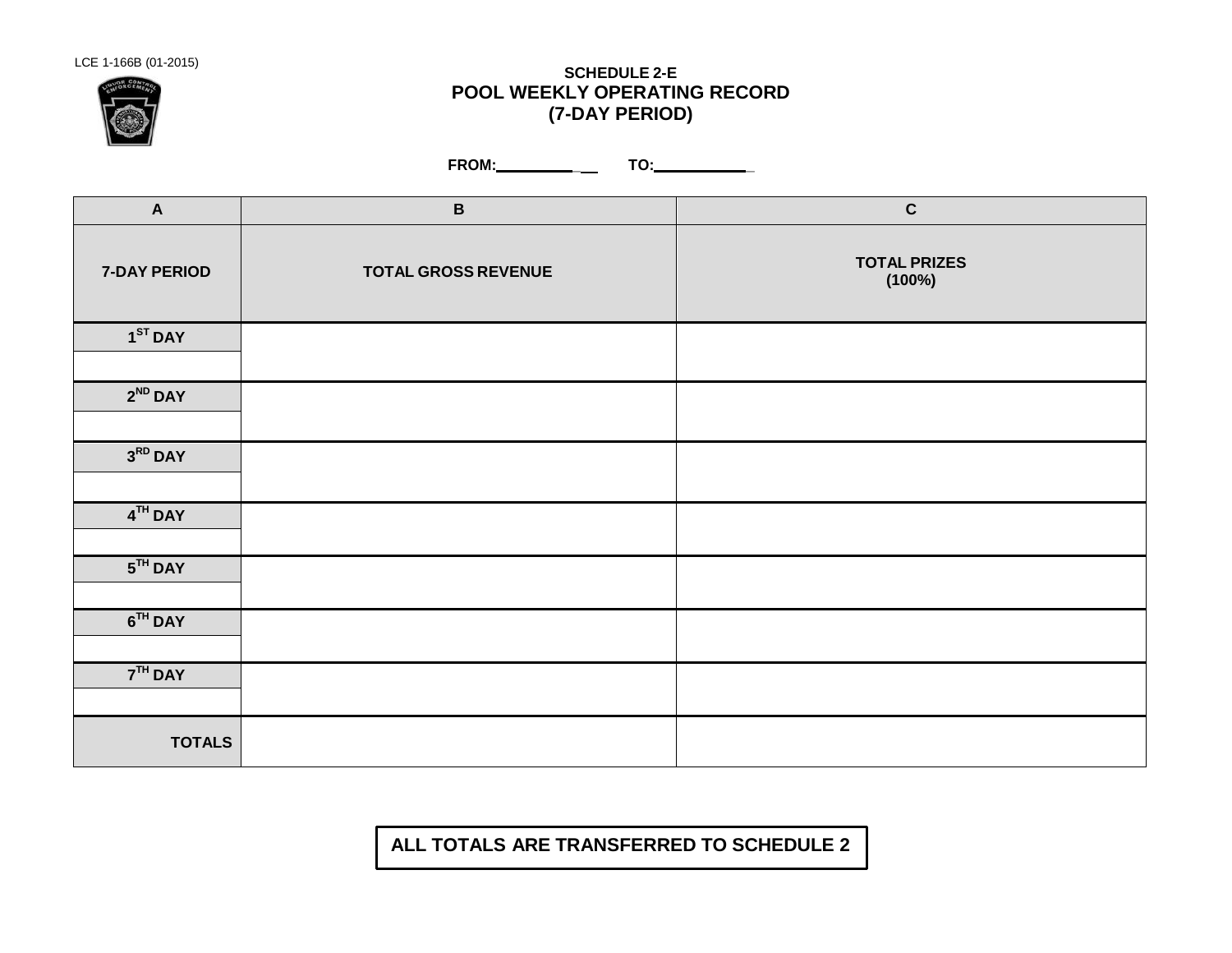LCE 1-167 (01-2015)

## **SCHEDULE 3 RECORD OF PRIZES AWARDED IN EXCESS OF \$600.00**



#### INCLUDE ALL MONETARY AND MERCHANDISE PRIZES IN EXCESS OF \$600.00, INCLUDING DAILY/WEEKLY DRAWINGS AND RAFFLES.

| $\mathbf{A}$                        | $\, {\bf B} \,$      | $\mathbf{C}$                            | $\mathsf D$      | $\mathsf E$        |
|-------------------------------------|----------------------|-----------------------------------------|------------------|--------------------|
| <b>NAME &amp; ADDRESS OF WINNER</b> | NAME/TYPE<br>OF GAME | <b>SERIAL NUMBER</b><br>(IF APPLICABLE) | <b>DATE PAID</b> | <b>AMOUNT PAID</b> |
|                                     |                      |                                         |                  |                    |
|                                     |                      |                                         |                  |                    |
|                                     |                      |                                         |                  |                    |
|                                     |                      |                                         |                  |                    |
|                                     |                      |                                         |                  |                    |
|                                     |                      |                                         |                  |                    |
|                                     |                      |                                         |                  |                    |
|                                     |                      |                                         |                  |                    |
|                                     |                      |                                         |                  |                    |
|                                     |                      |                                         |                  |                    |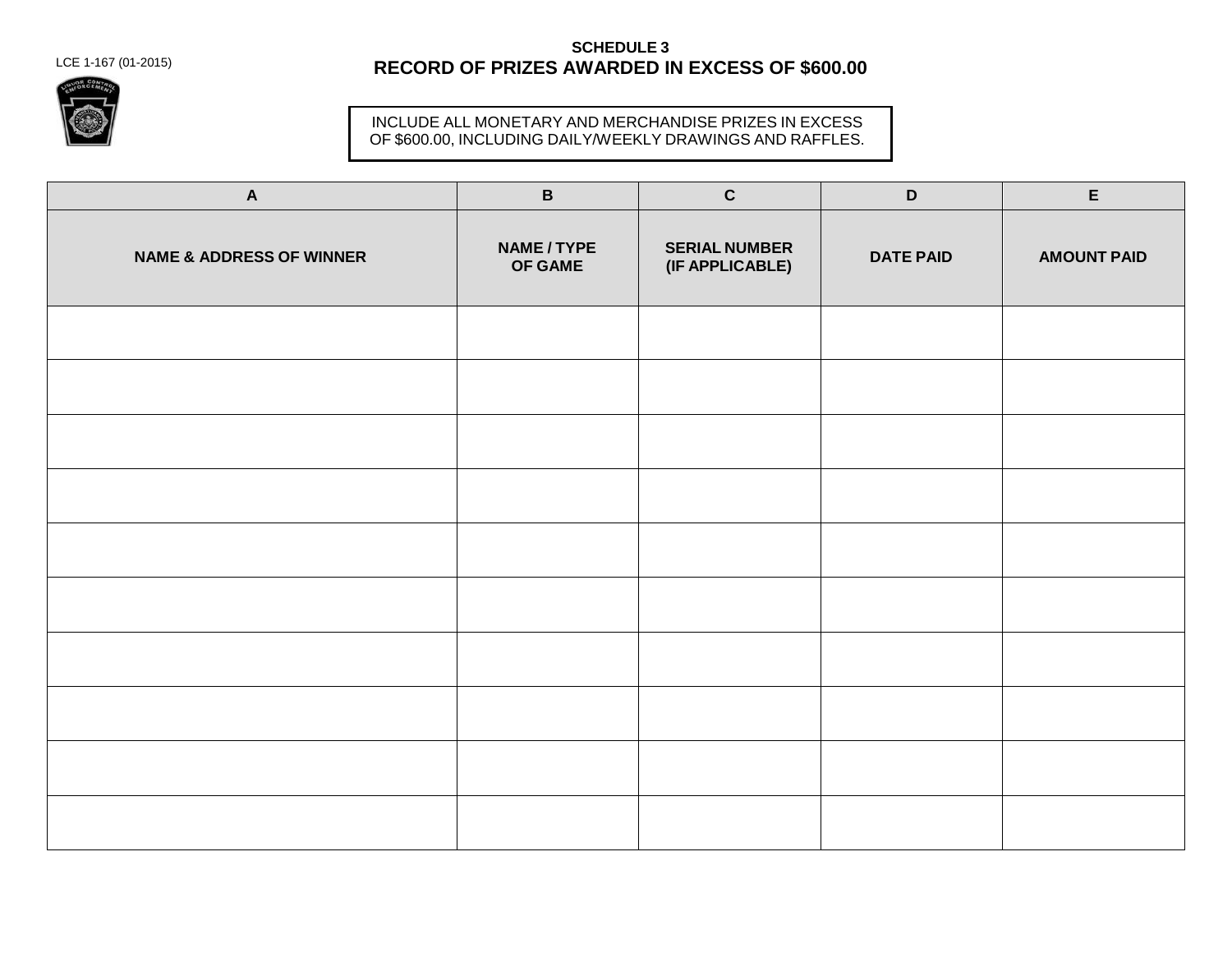

## **SCHEDULE 4 SMALL GAMES OF CHANCE USE OF 60% PROCEEDS**

**60%** OF SMALL GAMES OF CHANCE PROCEEDS MUST BE USED FOR PUBLIC INTEREST PURPOSES.

## **FROM: TO:** \_

| $\boldsymbol{\mathsf{A}}$ | $\, {\bf B}$                   | $\mathbf C$                   | $\mathsf D$   |
|---------------------------|--------------------------------|-------------------------------|---------------|
| <b>DATE</b>               | <b>PAYEE &amp; EXPLANATION</b> | <b>CHECK</b><br><b>NUMBER</b> | <b>AMOUNT</b> |
|                           |                                |                               |               |
|                           |                                |                               |               |
|                           |                                |                               |               |
|                           |                                |                               |               |
|                           |                                |                               |               |
|                           |                                |                               |               |
|                           |                                |                               |               |
|                           |                                |                               |               |
|                           |                                |                               |               |
|                           |                                |                               |               |
|                           |                                |                               |               |
|                           |                                |                               |               |
|                           |                                |                               |               |
|                           |                                |                               |               |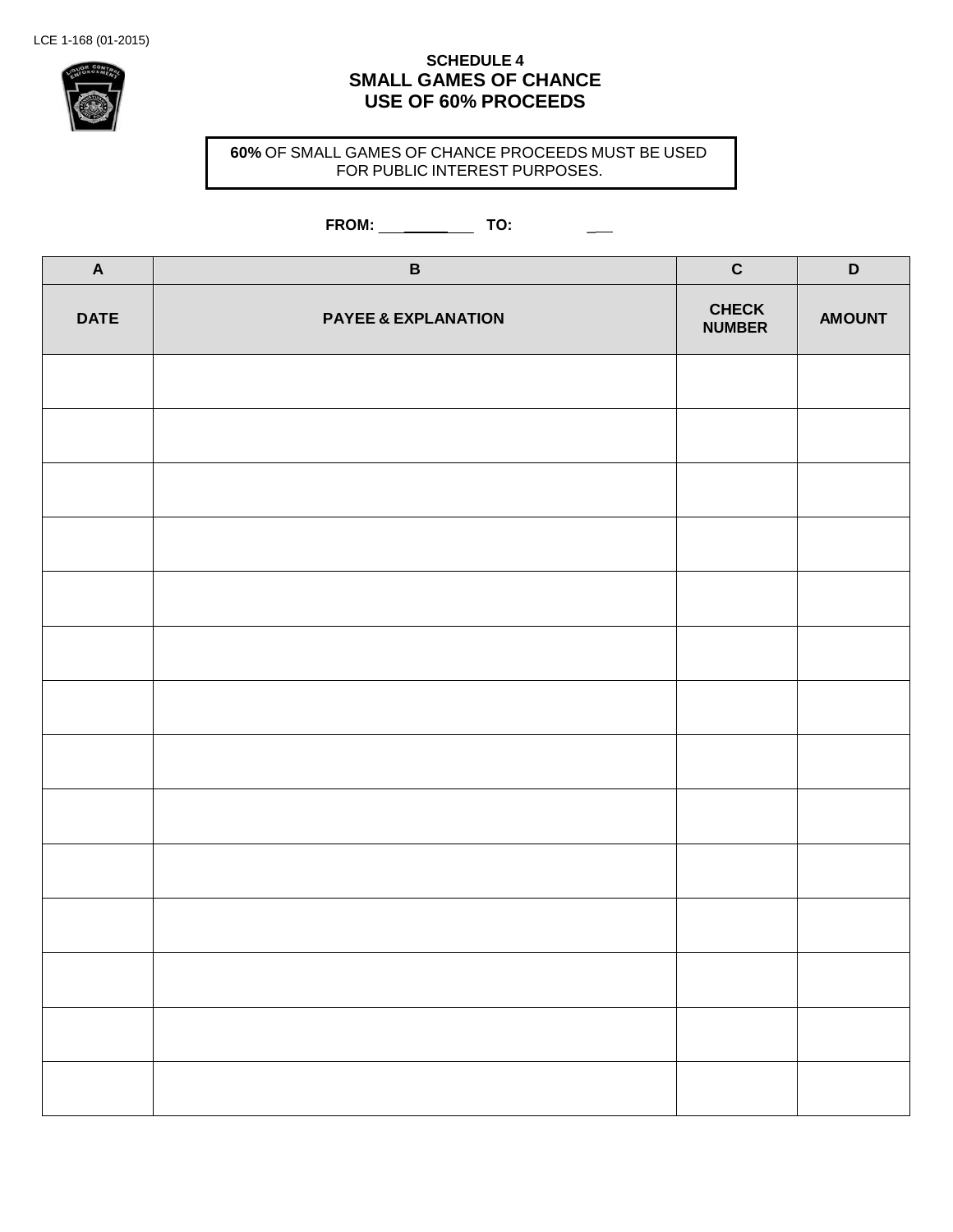

#### **SCHEDULE 4-A SMALL GAMES OF CHANCE USE OF 40% PROCEEDS**

**40%** OF SMALL GAMES OF CHANCE PROCEEDS MAY BE USED FOR OPERATIONAL EXPENSES. ANY PORTION MAY BE CARRIED OVER INTO THE NEXT CALENDAR YEAR; HOWEVER, THE CARRYOVER MUST BE FOR A SUBSTANTIAL PUBLIC INTEREST PURPOSE OR PROJECT, AND MUST BE REPORTED TO THE DEPARTMENT OF REVENUE.

# **FROM: TO:** \_

| $\boldsymbol{\mathsf{A}}$ | $\, {\bf B}$                   | $\mathbf C$                   | $\mathsf D$   |
|---------------------------|--------------------------------|-------------------------------|---------------|
| <b>DATE</b>               | <b>PAYEE &amp; EXPLANATION</b> | <b>CHECK</b><br><b>NUMBER</b> | <b>AMOUNT</b> |
|                           |                                |                               |               |
|                           |                                |                               |               |
|                           |                                |                               |               |
|                           |                                |                               |               |
|                           |                                |                               |               |
|                           |                                |                               |               |
|                           |                                |                               |               |
|                           |                                |                               |               |
|                           |                                |                               |               |
|                           |                                |                               |               |
|                           |                                |                               |               |
|                           |                                |                               |               |
|                           |                                |                               |               |
|                           |                                |                               |               |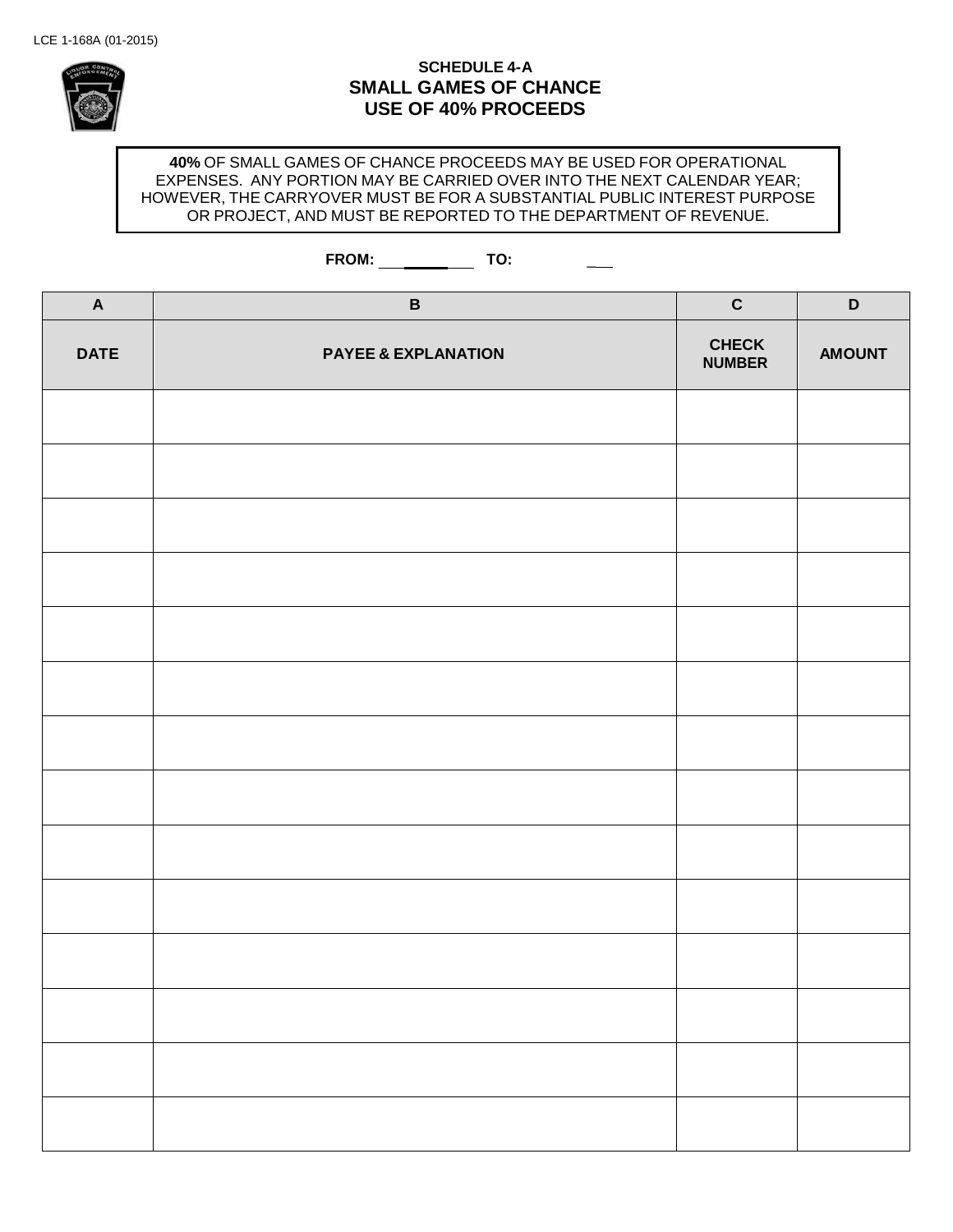LCE 1-169 (01-2015)



#### **SCHEDULE 5 PULL-TAB AND PUNCHBOARD GAMES WORKSHEET**

**OPERATING WEEK:** \_ **TO** \_

| $\boldsymbol{\mathsf{A}}$            | $\, {\bf B}$         | $\mathbf{C}$                       | $\mathbf D$                                          | $\mathsf E$                                         | $\mathsf F$                    | ${\mathbf G}$                                                            | н                               | $\mathbf{I}$                                               | J                                                    | $\boldsymbol{\mathsf{K}}$                      | L                                                                                         |
|--------------------------------------|----------------------|------------------------------------|------------------------------------------------------|-----------------------------------------------------|--------------------------------|--------------------------------------------------------------------------|---------------------------------|------------------------------------------------------------|------------------------------------------------------|------------------------------------------------|-------------------------------------------------------------------------------------------|
| <b>NAME OF</b><br>GAME &<br>FORM NO. | <b>SERIAL</b><br>NO. | <b>DATE</b><br>IN / OUT<br>OF PLAY | NO. OF<br>PLAYS/<br><b>TICKETS</b><br><b>IN GAME</b> | NO. OF<br><b>UNSOLD</b><br>PLAYS/<br><b>TICKETS</b> | <b>COST PER</b><br><b>PLAY</b> | <b>TOTAL</b><br><b>GROSS</b><br><b>REVENUE</b><br>$(D - E \times F = G)$ | <b>TOTAL</b><br><b>EXPENSES</b> | <b>TOTAL PRIZES</b><br>(CASH AND/OR<br><b>MERCHANDISE)</b> | <b>TOTAL NET</b><br><b>PROCEEDS</b><br>$(G - I = J)$ | <b>ACTUAL</b><br>\$ INCOME<br><b>FROM GAME</b> | <b>OVERAGE/</b><br><b>SHORTAGE</b><br>(DIFFERENCE<br>BETWEEN<br><b>COLUMNS J &amp; K)</b> |
|                                      |                      |                                    |                                                      |                                                     |                                |                                                                          |                                 |                                                            |                                                      |                                                |                                                                                           |
|                                      |                      |                                    |                                                      |                                                     |                                |                                                                          |                                 |                                                            |                                                      |                                                |                                                                                           |
|                                      |                      |                                    |                                                      |                                                     |                                |                                                                          |                                 |                                                            |                                                      |                                                |                                                                                           |
|                                      |                      |                                    |                                                      |                                                     |                                |                                                                          |                                 |                                                            |                                                      |                                                |                                                                                           |
|                                      |                      |                                    |                                                      |                                                     |                                |                                                                          |                                 |                                                            |                                                      |                                                |                                                                                           |
|                                      |                      |                                    |                                                      |                                                     |                                |                                                                          |                                 |                                                            |                                                      |                                                |                                                                                           |
|                                      |                      |                                    |                                                      |                                                     |                                |                                                                          |                                 |                                                            |                                                      |                                                |                                                                                           |
|                                      |                      |                                    |                                                      |                                                     |                                |                                                                          |                                 |                                                            |                                                      |                                                |                                                                                           |
|                                      |                      |                                    |                                                      |                                                     |                                |                                                                          |                                 |                                                            |                                                      |                                                |                                                                                           |
|                                      |                      |                                    |                                                      |                                                     |                                |                                                                          |                                 |                                                            |                                                      |                                                |                                                                                           |
|                                      |                      |                                    |                                                      |                                                     | <b>TOTALS</b>                  |                                                                          |                                 |                                                            |                                                      |                                                |                                                                                           |

**TRANSFER TOTALS TO SCHEDULE 2-A FOR GAMES TAKEN OUT OF PLAY DURING THE OPERATING WEEK**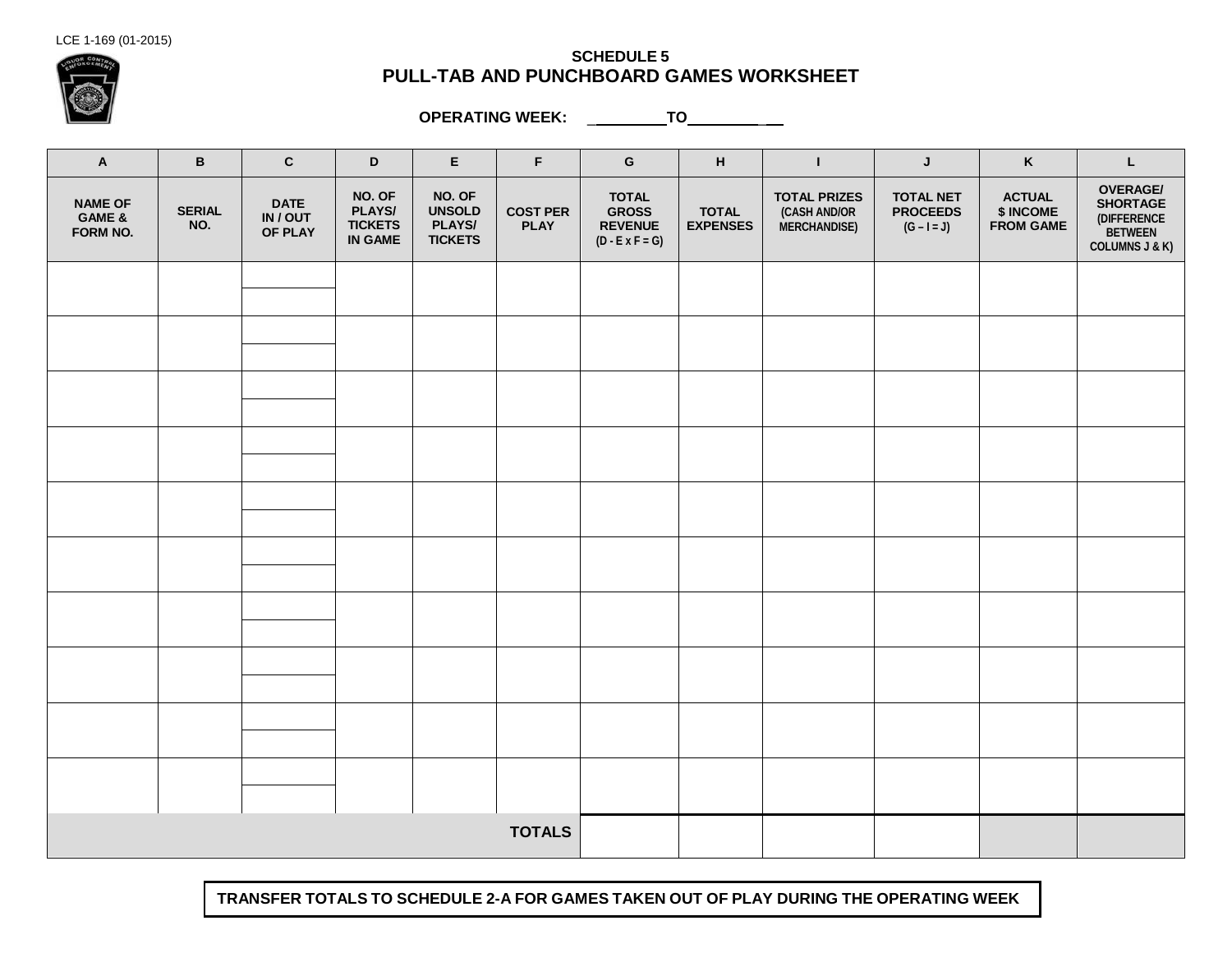# LCE 1-169A (01-2015) **SCHEDULE 6 50/50 DRAWINGS**

**DAY & DATE** \_

| $\boldsymbol{\mathsf{A}}$               | $\, {\bf B} \,$                                   | $\mathbf C$                    | $\mathsf D$                                  | $\mathsf E$                                                        | $\mathsf F$                  | ${\bf G}$                                                |
|-----------------------------------------|---------------------------------------------------|--------------------------------|----------------------------------------------|--------------------------------------------------------------------|------------------------------|----------------------------------------------------------|
| <b>DATE</b><br>IN/OUT<br><b>OF PLAY</b> | <b>NUMBER OF</b><br><b>TICKETS</b><br><b>SOLD</b> | <b>COST PER</b><br><b>PLAY</b> | <b>TOTAL GROSS</b><br>REVENUE (B<br>x C = D) | <b>TOTAL EXPENSES</b><br>• COST OF GAME<br>● COST TO OPERATE GAMES | <b>TOTAL PRIZES</b><br>(50%) | <b>TOTAL NET</b><br><b>PROCEEDS</b><br>$(D - E - F = G)$ |
|                                         |                                                   |                                |                                              |                                                                    |                              |                                                          |
|                                         |                                                   |                                |                                              |                                                                    |                              |                                                          |
|                                         |                                                   |                                |                                              |                                                                    |                              |                                                          |
|                                         |                                                   |                                |                                              |                                                                    |                              |                                                          |
|                                         |                                                   |                                |                                              |                                                                    |                              |                                                          |
|                                         |                                                   |                                |                                              |                                                                    |                              |                                                          |
|                                         |                                                   |                                |                                              |                                                                    |                              |                                                          |
|                                         |                                                   |                                |                                              |                                                                    |                              |                                                          |
|                                         |                                                   |                                |                                              |                                                                    |                              |                                                          |
|                                         |                                                   |                                |                                              |                                                                    |                              |                                                          |
|                                         |                                                   | <b>TOTALS</b>                  |                                              |                                                                    |                              |                                                          |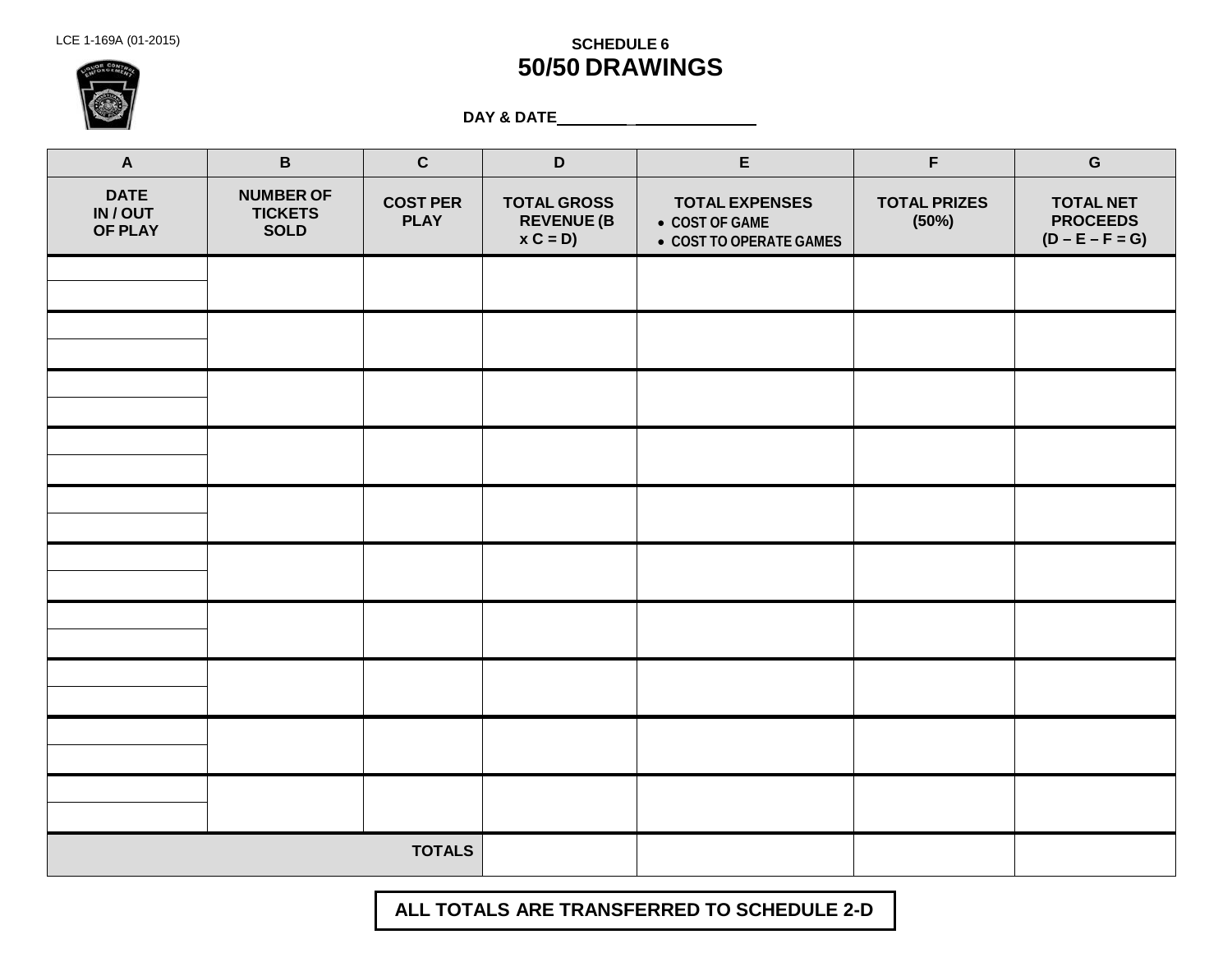

|                           | <b>OPERATING WEEK:</b><br>_TO_<br>$\mathbb{Z}^{(n)}$ |                                        |                                 |                                                            |                               |                                   |  |  |
|---------------------------|------------------------------------------------------|----------------------------------------|---------------------------------|------------------------------------------------------------|-------------------------------|-----------------------------------|--|--|
| $\boldsymbol{\mathsf{A}}$ | $\sf B$                                              | $\mathsf C$                            | $\mathsf D$                     | ${\sf E}$                                                  | $\mathsf F$                   | ${\mathsf G}$                     |  |  |
| NAME OF POOL              | <b>DATE</b><br>IN/OUT<br>OF PLAY                     | <b>NUMBER OF</b><br><b>BLOCKS SOLD</b> | <b>COST PER</b><br><b>BLOCK</b> | <b>TOTAL GROSS</b><br><b>REVENUE</b><br>$(C \times D = E)$ | <b>TOTAL PRIZES</b><br>(100%) | <b>WINNERS NAMES</b><br>& AMOUNTS |  |  |
|                           |                                                      |                                        |                                 |                                                            |                               |                                   |  |  |
|                           |                                                      |                                        |                                 |                                                            |                               |                                   |  |  |
|                           |                                                      |                                        |                                 |                                                            |                               |                                   |  |  |
|                           |                                                      |                                        |                                 |                                                            |                               |                                   |  |  |
|                           |                                                      |                                        |                                 |                                                            |                               |                                   |  |  |
|                           |                                                      |                                        |                                 |                                                            |                               |                                   |  |  |
|                           |                                                      |                                        |                                 |                                                            |                               |                                   |  |  |
|                           |                                                      |                                        |                                 |                                                            |                               |                                   |  |  |
|                           |                                                      |                                        |                                 |                                                            |                               |                                   |  |  |
|                           |                                                      |                                        |                                 |                                                            |                               |                                   |  |  |
|                           |                                                      |                                        | <b>TOTALS</b>                   |                                                            |                               |                                   |  |  |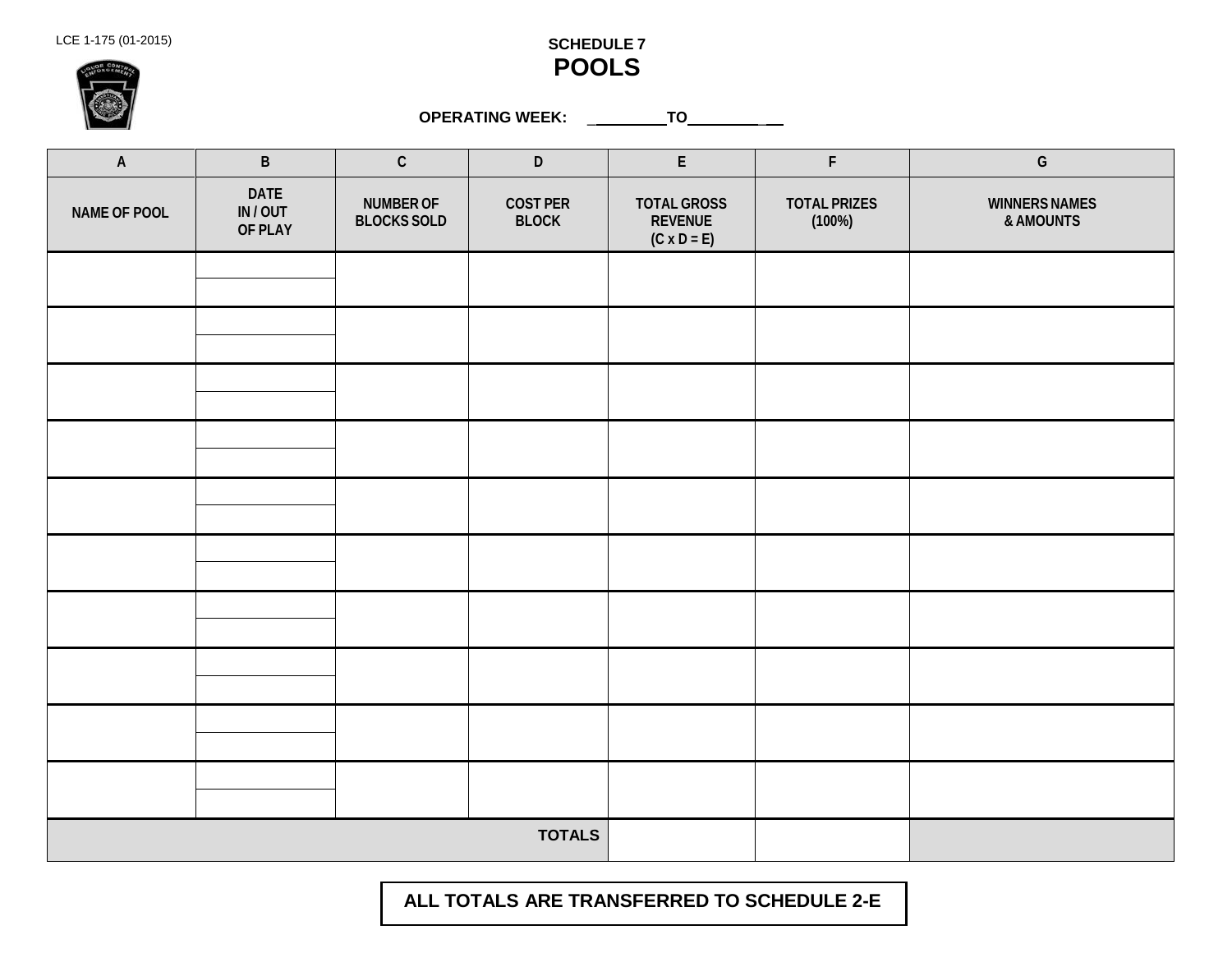#### **SCHEDULE 8 RACE NIGHT RECORD**

# **DATE ~ ONLY 1 RACE NIGHT MAY BE CONDUCTED IN EACH CALENDAR MONTH ~**

**DATE CONDUCTED: \_ DISTRIBUTOR: \_**

| <b>COLUMN</b><br>$\mathbf{1}$ | <b>COLUMN</b><br>2 <sup>1</sup>      | <b>COLUMN</b><br>$\mathbf{3}$ | <b>COLUMN</b><br>$\overline{\mathbf{4}}$                      |
|-------------------------------|--------------------------------------|-------------------------------|---------------------------------------------------------------|
| <b>RACE</b><br><b>NUMBER</b>  | <b>TOTAL GROSS</b><br><b>REVENUE</b> | <b>TOTAL</b><br><b>PRIZES</b> | <b>TOTAL NET PROCEEDS</b><br>(COLUMN 2 - COLUMN 3 = COLUMN 4) |
|                               |                                      |                               |                                                               |
|                               |                                      |                               |                                                               |
|                               |                                      |                               |                                                               |
|                               |                                      |                               |                                                               |
|                               |                                      |                               |                                                               |
|                               |                                      |                               |                                                               |
|                               |                                      |                               |                                                               |
|                               |                                      |                               |                                                               |
|                               |                                      |                               |                                                               |
|                               |                                      |                               |                                                               |
| <b>TOTALS</b>                 |                                      |                               |                                                               |

| A                                                    | В                                                                    |                                               |                                                          |
|------------------------------------------------------|----------------------------------------------------------------------|-----------------------------------------------|----------------------------------------------------------|
| <b>TOTAL GROSS REVENUE</b><br>(FROM COLUMN 2, ABOVE) | <b>TOTAL EXPENSES</b><br>COST OF GAME<br><b>COST TO OPERATE GAME</b> | <b>TOTAL PRIZES</b><br>(FROM COLUMN 3, ABOVE) | <b>TOTAL NET</b><br><b>PROCEEDS</b><br>$(A - B - C = D)$ |
|                                                      |                                                                      |                                               |                                                          |

## **TOTALS FROM COLUMNS A, B, C & D ARE TRANSFERRED TO SCHEDULE 2 FOR THE OPERATING WEEK IN WHICH THE RACE NIGHT IS CONDUCTED.**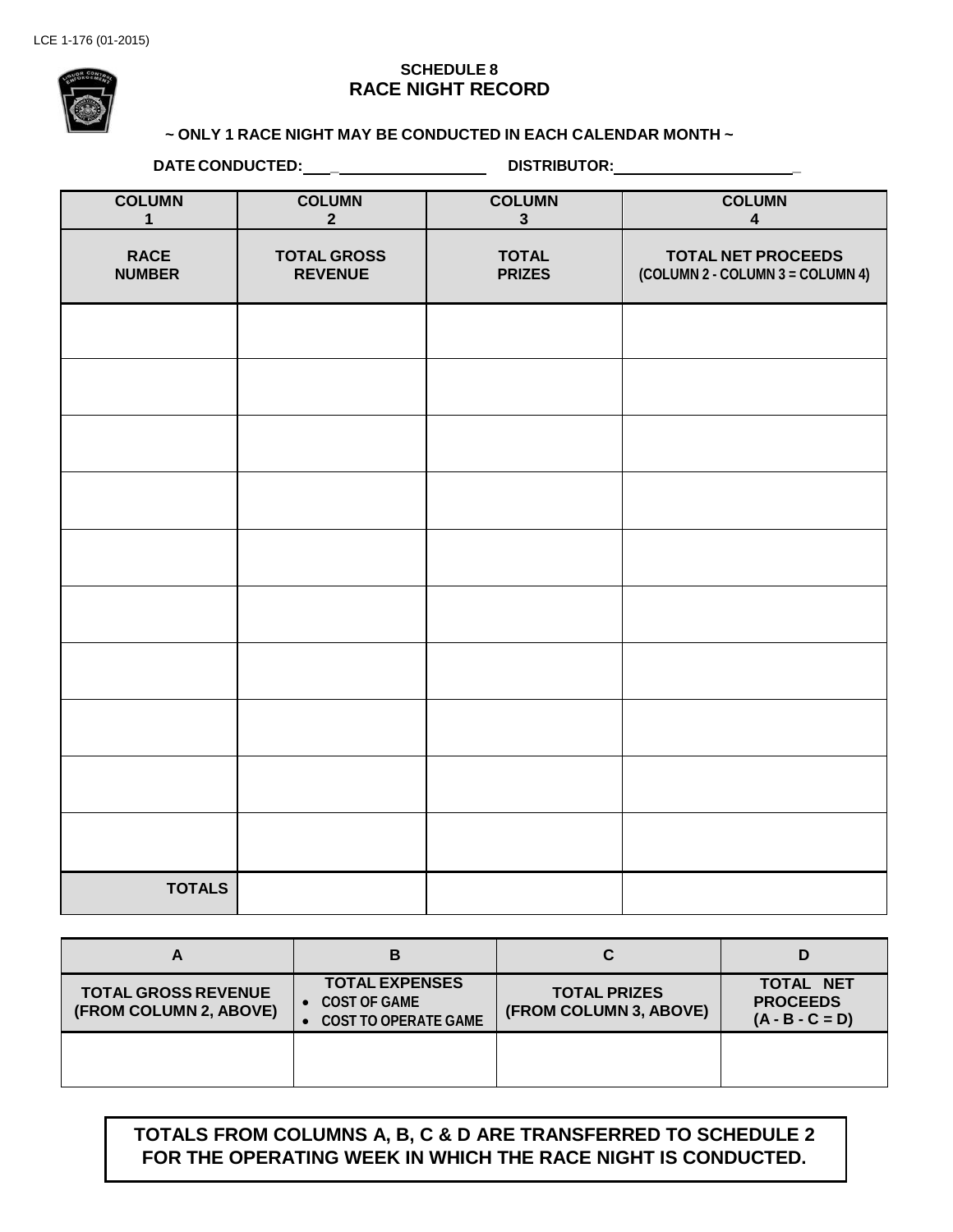

#### PENNSYLVANIA STATE POLICE BUREAU OF LIQUOR CONTROL ENFORCEMENT **EXPLANATION OF SMALL GAMES OF CHANCE SCHEDULES**

SCHEDULE 1, SMALL GAMES OF CHANCE ANNUAL OPERATING RECORD: Used for annual recordkeeping detailing total gross revenue, total expenses, total prizes, total net proceeds, and excluded prizes. This schedule is a compilation of Schedule 2, divided into 13 operating months and totaled for the calendar year.

SCHEDULE 2, SMALL GAMES OF CHANCE OPERATING WEEK RECORD: Used to document total gross revenue, total expenses (cost paid for games purchased from the vendor and cost to operate games), total prizes, and total net proceeds, which are obtained from Schedules 2-A, 2-B, 2-C, 2-D, 2-E, and 8. This schedule also lists excluded prizes (100% payouts, carryovers, and special raffles), which do not get counted towards the \$35,000.00 payout cap. It is separated into four (4) operating week totals. The amounts are totaled for the month and transferred to Schedule 1. A weekly (seven consecutive days) record is also required recordkeeping.

SCHEDULE 2-A, PULL-TAB AND PUNCHBOARD OPERATING WEEK RECORD: Used to document total revenue, total expenses (e.g., cost paid for games purchased from the vendor, cost to operate games), total prizes, and net proceeds. This schedule compiles daily information for a seven-day operating week regarding punchboards and pull-tabs. The amounts are totaled for the week and transferred to Schedule 2.

SCHEDULE 2-B, REGULAR RAFFLE/SPECIAL RAFFLE: Used for regular/special raffles if the premises runs detachable stub raffles. It is completed as soon as possible after the date of drawing. This form documents the name of raffle, start date of sales, date of drawing, cost per chance, number of chances sold, gross revenue, expenses, cash value of all prizes awarded in the raffle, net proceeds, and special raffle permit number. All individual prizes and value for each raffle are to be listed on back of the schedule. Title 61 requires each ticket sold to be printed with the date and time of drawing, location of the drawing, name of the licensed organization conducting the raffle, the games of chance license number of the licensed organization, the Special Raffle Permit Number (if applicable), the price of the ticket, and the prize or prizes to be awarded. The amounts are totaled for the week and transferred to Schedule 2.

SCHEDULE 2-C, DAILY/WEEKLY DRAWINGS: Used for the club's daily and/or weekly drawing. This schedule documents the date of the drawing, cost per play, number of chances sold, gross revenue, total amount of prizes paid, 100% payout (all money in pot awarded), carryover prize (money carried from previous un-awarded drawings), and date carried to (e.g., If no prize is awarded for a particular day, the amount of the carryover and the date to which it carried over to should be recorded in this block). The amounts are totaled for the week and transferred to Schedule 2.

SCHEDULE 2-D, 50/50 DRAWING OPERATING WEEK RECORD: Used to document total gross revenue, total expenses (e.g., cost of games, cost to operate games), total prizes, and total net proceeds regarding 50/50 drawings. This schedule compiles daily information for a seven-day operating week. The amounts are totaled for the week and transferred to Schedule 2.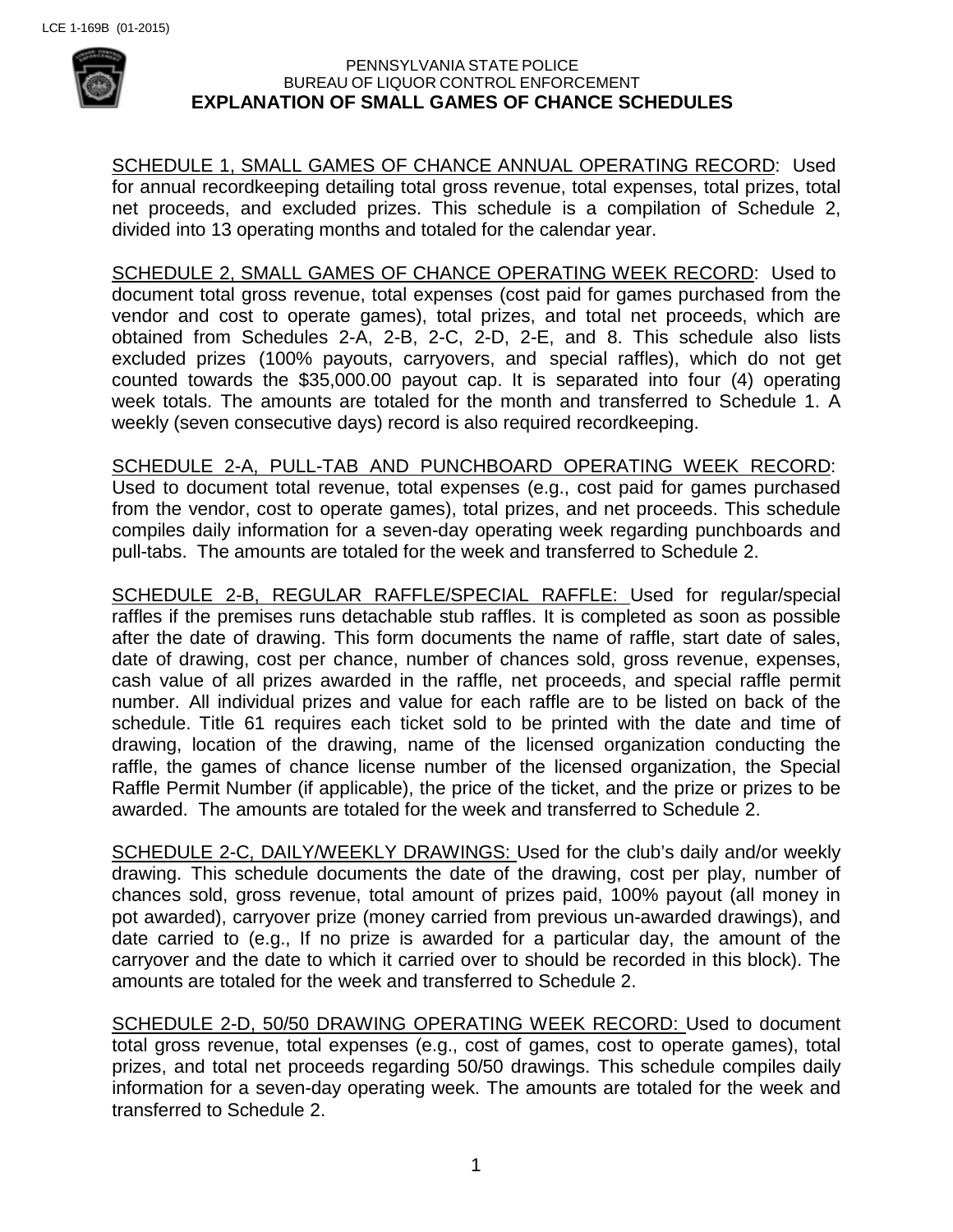SCHEDULE 2-E, POOL OPERATING WEEK RECORD: Used to document gross revenue, total expenses, and total prizes (net proceeds are not captured due to this game paying out all monies taken in). This schedule compiles daily information for a seven-day operating week. The amounts are totaled for the week and transferred to Schedule 2.

SCHEDULE 3, RECORD OF PRIZES AWARDED IN EXCESS OF \$600.00: Used for recording all cash and merchandise prizes awarded in excess of \$600.00, for all games (punchboard and pull-tabs, regular/special raffles and daily/weekly drawings).

SCHEDULE 4, SMALL GAMES OF CHANCE USE OF 60% PROCEEDS: Used for recording all proceeds paid to organizations for public interest purposes. The total amount of proceeds paid to organizations for public interest purposes (contributions) cannot be less than 60% of the total of Column E from Schedule 1.

SCHEDULE 4-A, SMALL GAMES OF CHANCE USE OF 40% PROCEEDS: Used for recording all operational expenses for the club. The total amount of proceeds used for operational expenses cannot be more than 40% of the total of Column E from Schedule 1.

NOTE: All SGOC proceeds must be expended within one year of the end of the calendar year in which the proceeds were obtained. A club may retain, into the next calendar year, any portion of their 40% proceeds, provided notification is made to the Pennsylvania Department of Revenue that the proceeds are being retained for a substantial public interest purpose or project.

SCHEDULE 5, PULL-TAB AND PUNCHBOARD GAMES WORKSHEET: Used for recording information about each punchboard and/or pull-tab game. This schedule documents the name of game and form number, serial number of game, date the game went into and out of play, number of plays/tickets in the game, number of unsold plays/tickets, cost per play, gross computed income, total expenses (cost of game and cost to operate game), total prizes (cash and/or merchandise), total net proceeds, actual income from the game, and overage/shortage from the game. Total net proceeds (Column J) and actual income from game (Column K) are utilized by the club to determine if there is any overage or shortage. Transfer totals from Columns G, H, I, and J to Schedule 2-A for games ending during that operating week; however, permittees should continue to monitor total prizes (Column I) to ensure the \$35,000.00 weekly prize cap is not exceeded.

NOTE: If both pull-tab and punchboard games are conducted by the establishment, a separate Schedule 5 form for pull-tab games and a separate Schedule 5 form for punchboard games should be utilized. The type of game being tracked should be circled at the top of the form.